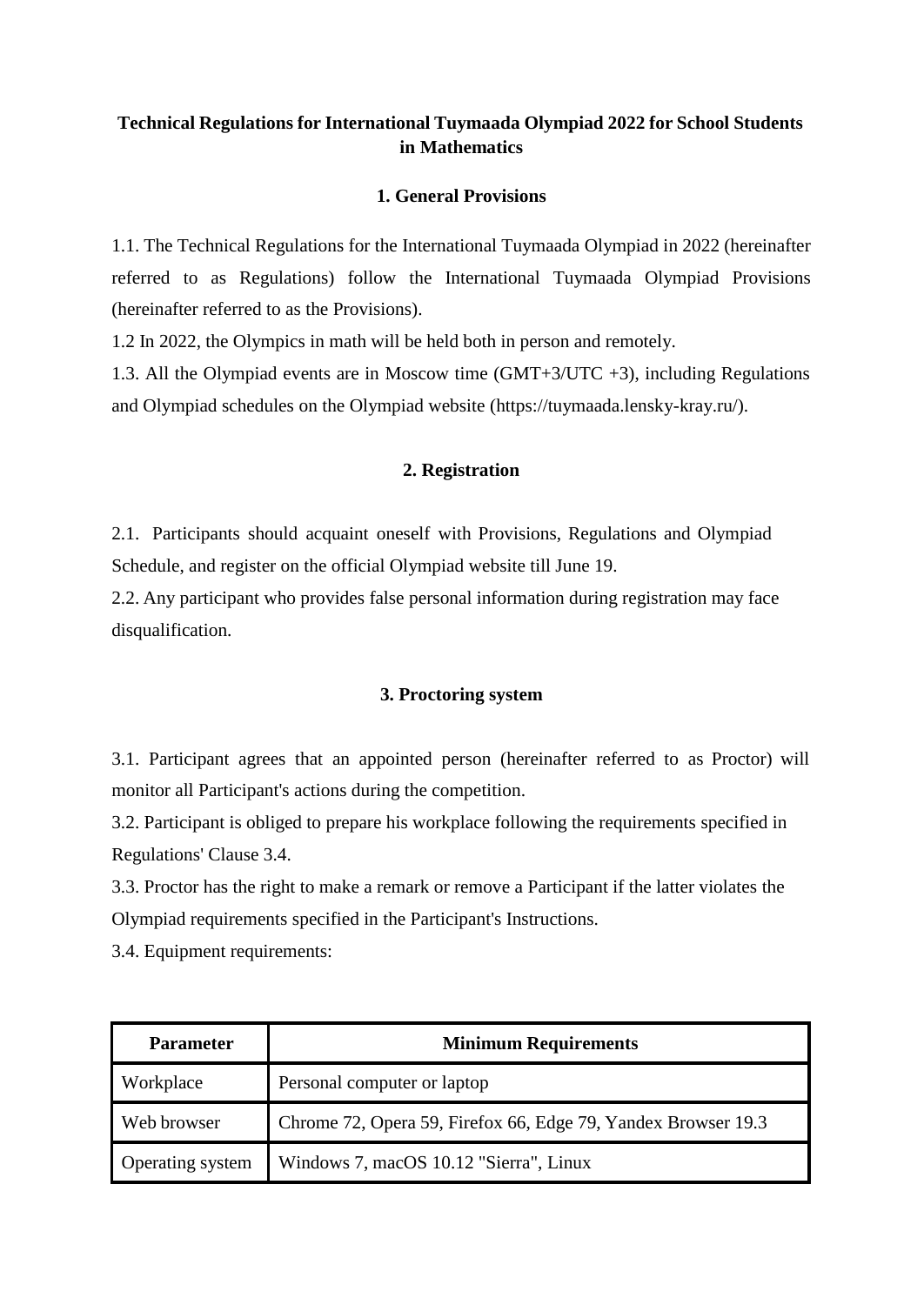| Mobile version     | Android 4.4+ Chrome, iOS 12+ Safari         |
|--------------------|---------------------------------------------|
| Webcam             | 640x480, 15 fps                             |
| Microphone         | Any                                         |
| <b>Speakers</b>    | optional (for communication with a Proctor) |
| Network (Internet) | 256 Kbps                                    |

#### **4. Olympiad**

4.1. The Olympiad consists of two days. The duration is 5 hours per day.

4.2. Participants must produce an ID card (passport or other documents with a photo) to prove his identity.

4.3. Participants can have only writing materials with him. A participant uses only a standard form Olympiad sheet (with a code, task number and page numbers), received together with the invitation. Calculators, access to the Internet and the use of any data processing programs are not allowed.

4.4. On each day, participants will receive four tasks; the complete solution of each gives 7 points. The Jury prepares the task terms in Russian and English. In addition, the team leaders can translate tasks terms into other languages 1.5 hours before the competition on the day of the tournament via the proctoring system. A team leader must inform the Jury of his intention to translate the task 1 day before the start of the Olympiad. The Jury is fully responsible for the correctness of the terms of the task in Russian and English. Participants using the terms of the task in other languages are encouraged to refer to the terms of the task in Russian and English if necessary.

4.5. The Jury will answer the participants' questions on the terms of the tasks within one hours of each competition's day. Participants may ask questions via the chat of the proctoring system.

4.6. Only students who completed 9th grade or lower grades of a secondary school are allowed to participate in the junior league. All students are allowed to participate in the senior league.

4.7. The Olympiad syllabus in the senior league is similar to the International Mathematical Olympiad syllabus. The program in the junior league corresponds to the physics syllabus of the 9th grade of secondary schools in Russia.